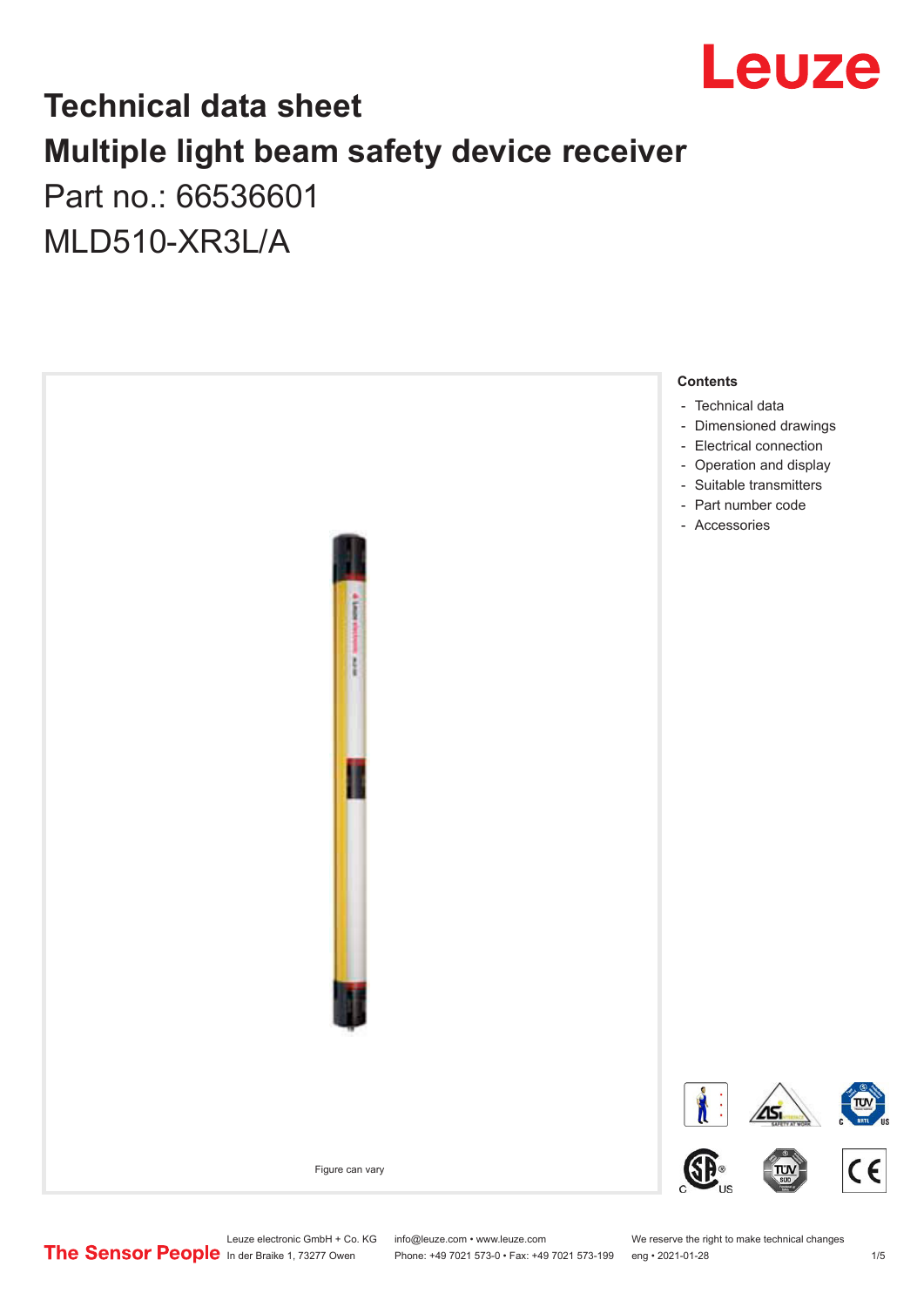### <span id="page-1-0"></span>**Technical data**

# Leuze

#### **Basic data**

| Series      | <b>MLD 500</b> |
|-------------|----------------|
| Device type | Receiver       |
|             |                |

#### **Functions**

| <b>Functions</b>                              | Automatic restart |
|-----------------------------------------------|-------------------|
| Reflective element for laser alignment<br>aid | <b>Yes</b>        |
| Integrated muting indicator                   | No                |

#### **Characteristic parameters**

| <b>Type</b>            | 4, IEC/EN 61496           |
|------------------------|---------------------------|
| <b>SIL</b>             | 3, IEC 61508              |
| <b>SILCL</b>           | 3, IEC/EN 62061           |
| Performance Level (PL) | e, EN ISO 13849-1         |
| MTTF <sub>a</sub>      | 204 years, EN ISO 13849-1 |
| $PFH_{n}$              | 6.6E-09 per hour          |
| Mission time $T_{M}$   | 20 years, EN ISO 13849-1  |
| Category               | 4, EN ISO 13849           |
|                        |                           |

#### **Optical data**

**Number of beams** 3 Piece(s)

**Beam spacing 400 mm** 

#### **Electrical data**

| Performance data                                |              |
|-------------------------------------------------|--------------|
| Supply voltage U <sub>p</sub>                   | $26.531.6$ V |
| <b>Current consumption from AS-i</b><br>circuit | 140 mA       |

#### **Timing**

| Response time             | 30 ms            |
|---------------------------|------------------|
| <b>Restart delay time</b> | $100 \text{ ms}$ |
|                           |                  |

#### **Interface**

| Type                                        | AS-Interface Safety at Work  |
|---------------------------------------------|------------------------------|
| AS-i                                        |                              |
| <b>Function</b>                             | Process                      |
| AS-i profile                                | $S - 7.B.1$                  |
| Slave address                               | 1.31 programmable, default=0 |
| Cycle time acc. to AS-i specifica-<br>tions | Max. 5 ms ms                 |

#### **Connection**

**Number of connections** 1 Piece(s)

| <b>Connection 1</b>       |                   |
|---------------------------|-------------------|
| <b>Function</b>           | Machine interface |
| <b>Type of connection</b> | Connector         |
| <b>Thread size</b>        | M <sub>12</sub>   |
| <b>Material</b>           | Metal             |
| No. of pins               | $5 - pin$         |

#### **Mechanical data**

| Dimension (W x H x L)       | 52 mm x 900 mm x 64.7 mm |
|-----------------------------|--------------------------|
| <b>Housing material</b>     | Metal                    |
| <b>Metal housing</b>        | Aluminum                 |
| Lens cover material         | Plastic / PMMA           |
| <b>Material of end caps</b> | Diecast zinc             |
| Net weight                  | 2,000q                   |
| <b>Housing color</b>        | Yellow, RAL 1021         |
| <b>Type of fastening</b>    | Groove mounting          |
|                             | Swivel mount             |

#### **Operation and display**

| Type of display       | Integrated muting indicator |
|-----------------------|-----------------------------|
|                       | LED                         |
| <b>Number of LEDs</b> | 2 Piece(s)                  |
|                       |                             |

#### **Environmental data**

| Ambient temperature, operation     | $-3055$ °C |
|------------------------------------|------------|
| Ambient temperature, storage       | $-4075 °C$ |
| Relative humidity (non-condensing) | $095\%$    |

#### **Certifications**

| Degree of protection    | IP 67          |
|-------------------------|----------------|
| <b>Protection class</b> | Ш              |
| <b>Certifications</b>   | c CSA US       |
|                         | c TÜV NRTL US  |
|                         | TÜV Süd        |
| <b>US patents</b>       | US 6,418,546 B |
|                         | US 7,741,595 B |

#### **Classification**

| <b>Customs tariff number</b> | 85365019 |
|------------------------------|----------|
| eCl@ss 5.1.4                 | 27272703 |
| eCl@ss 8.0                   | 27272703 |
| eCl@ss 9.0                   | 27272703 |
| eCl@ss 10.0                  | 27272703 |
| eCl@ss 11.0                  | 27272703 |
| <b>ETIM 5.0</b>              | EC001832 |
| <b>ETIM 6.0</b>              | EC001832 |
| <b>ETIM 7.0</b>              | EC001832 |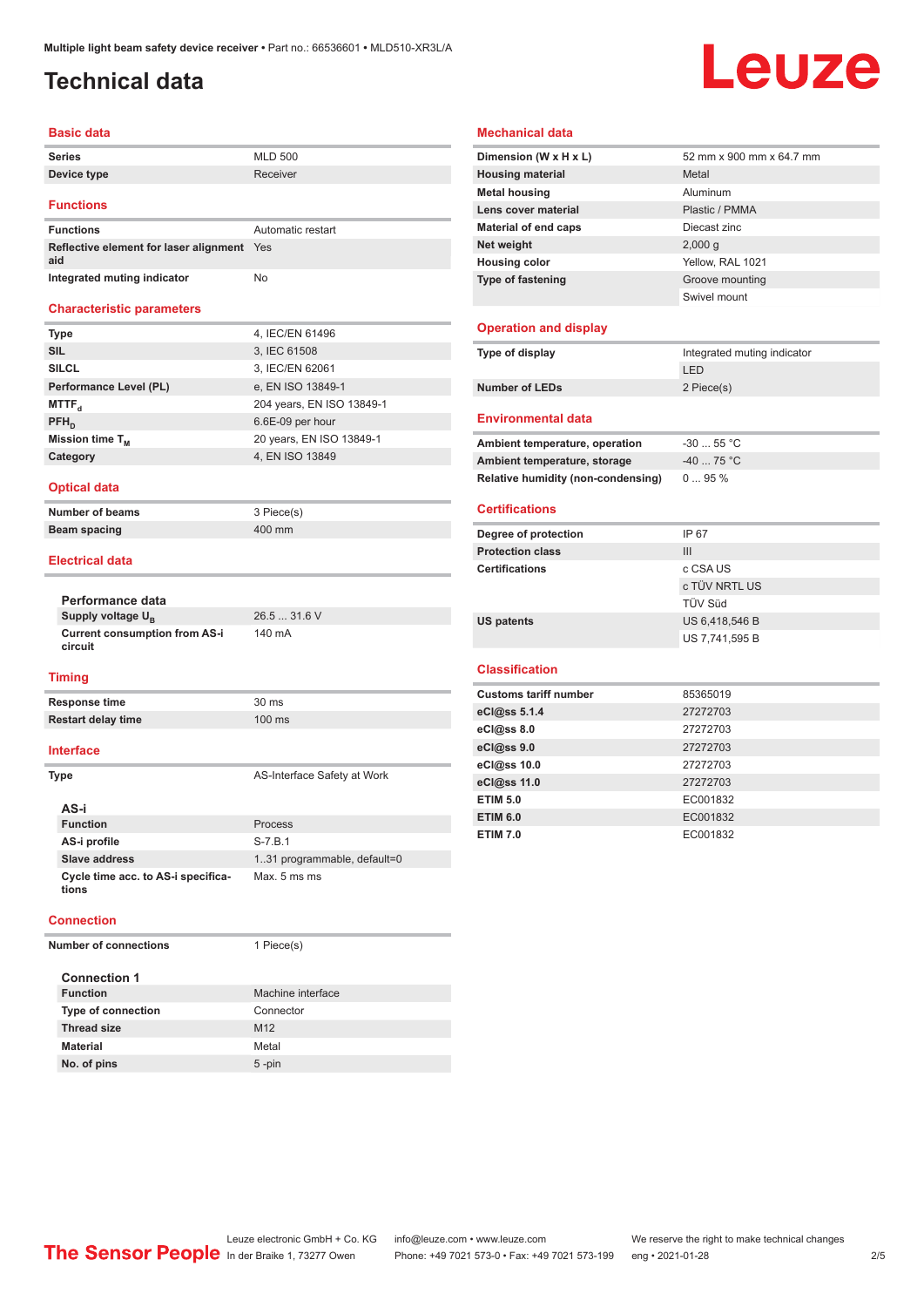### <span id="page-2-0"></span>**Dimensioned drawings**

Leuze

All dimensions in millimeters



### **Electrical connection**

#### **Connection 1**

| <b>Function</b>    | Machine interface |
|--------------------|-------------------|
| Type of connection | Connector         |
| <b>Thread size</b> | M12               |
| <b>Type</b>        | Male              |
| <b>Material</b>    | Metal             |
| No. of pins        | $5$ -pin          |
| Encoding           | A-coded           |

| Pin            | <b>Pin assignment</b> | <b>Conductor color</b> |   |
|----------------|-----------------------|------------------------|---|
|                | $AS-i+$               | <b>Brown</b>           |   |
| $\overline{2}$ | n.c.                  | White                  |   |
| 3              | AS-i-                 | Blue                   | ◠ |
| $\overline{4}$ | n.c.                  | <b>Black</b>           |   |
| 5              | n.c.                  | Gray                   |   |

### **Operation and display**

| <b>LED</b>     | <b>Display</b>                                         | <b>Meaning</b>                                       |
|----------------|--------------------------------------------------------|------------------------------------------------------|
| 1              | Red, continuous light                                  | OSSD off.                                            |
|                | Green, continuous light                                | OSSD on                                              |
|                | Red, flashing, 1 Hz                                    | External error                                       |
|                | Red, flashing, 10 Hz                                   | Internal error                                       |
|                | Green, flashing, 1 Hz                                  | Weak signal, device not optimally aligned or soiled. |
| $\overline{2}$ | Yellow, continuous light                               | Start/restart interlock locked.                      |
|                | Off                                                    | No voltage on AS-i cable.                            |
|                | Red, continuous light                                  | AS-i slave not communicating with AS-i master        |
|                | Yellow, flashing                                       | AS-i slave has invalid address 0                     |
|                | Red/green, flashing alternately                        | AS-i slave device error or AS-i connection defective |
|                | Green, continuous light, flashing red at the same time | Periphery error                                      |
|                | Green, continuous light                                | AS-i slave communicating with AS-i master            |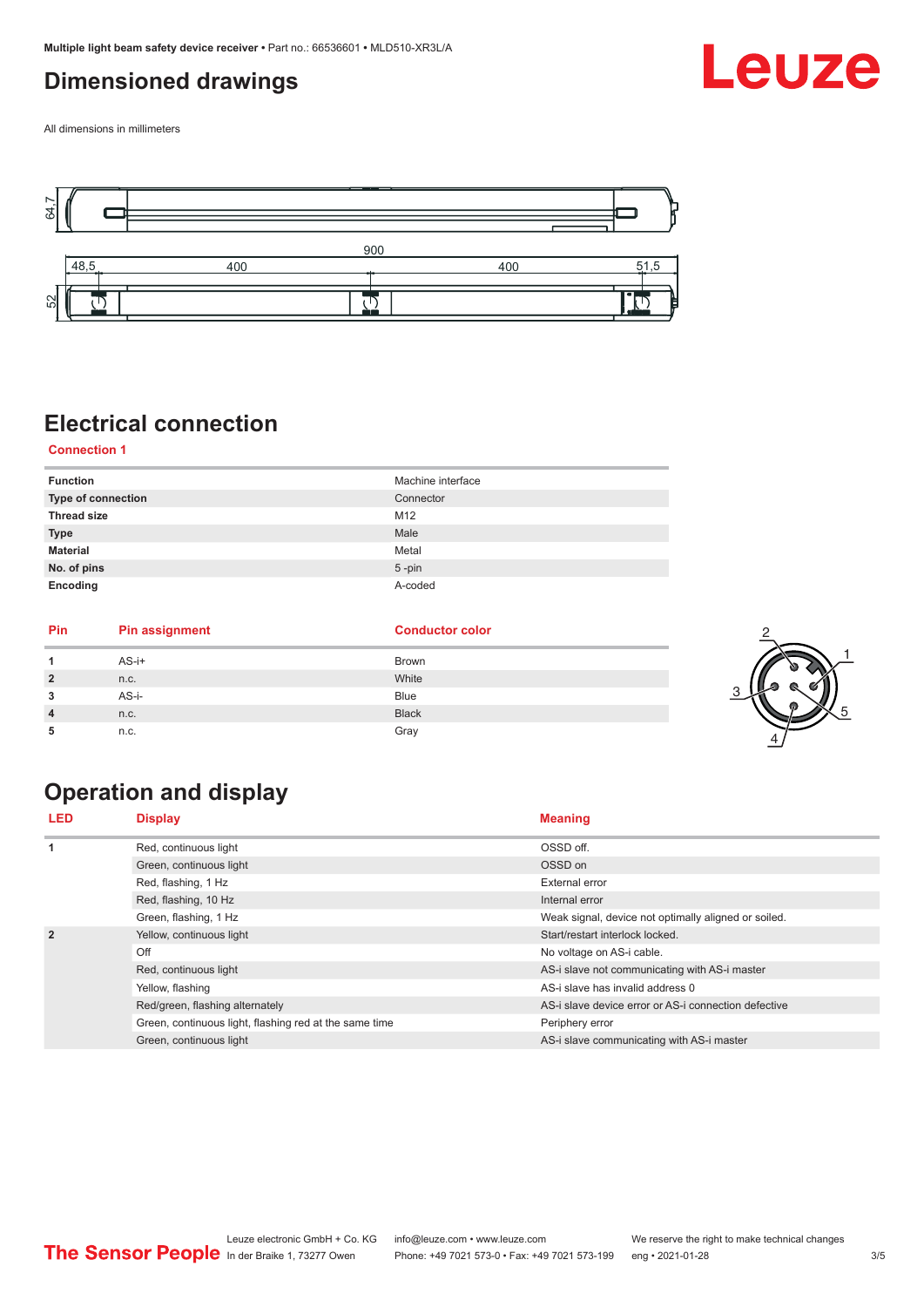### <span id="page-3-0"></span>**Suitable transmitters**



|  | Part no. | <b>Designation</b> | <b>Article</b>                                      | <b>Description</b>                                                                                                                                                                                                                |
|--|----------|--------------------|-----------------------------------------------------|-----------------------------------------------------------------------------------------------------------------------------------------------------------------------------------------------------------------------------------|
|  | 66502601 | MLD500-XT3L/A      | Multiple light beam<br>safety device<br>transmitter | Special version: Integrated laser alignment aid<br>Operating range: 20  70 m<br>Number of beams: 3 Piece(s)<br>Beam spacing: 400 mm<br>Type of interface: AS-Interface Safety at Work<br>Connection: Connector, M12, Metal, 5-pin |

### **Part number code**

|              | Part designation: MLDxyy-zab/t                                                                                                                                                                                                                                                                    |
|--------------|---------------------------------------------------------------------------------------------------------------------------------------------------------------------------------------------------------------------------------------------------------------------------------------------------|
| <b>MLD</b>   | Multiple light beam safety device                                                                                                                                                                                                                                                                 |
| x            | <b>Series</b><br>3: MLD 300<br>5: MLD 500                                                                                                                                                                                                                                                         |
| <b>yy</b>    | <b>Function classes</b><br>00: transmitter<br>10: automatic restart<br>12: external testing<br>20: EDM/RES<br>30: muting<br>35: timing controlled 4-sensor muting                                                                                                                                 |
| z            | Device type<br>T: transmitter<br>R: receiver<br>RT: transceiver<br>xT: transmitter with high range<br>xR: receiver for high range                                                                                                                                                                 |
| $\mathbf{a}$ | Number of beams                                                                                                                                                                                                                                                                                   |
| b            | Option<br>L: integrated laser alignment aid (for transmitter/receiver)<br>M: integrated status indicator (MLD 320, MLD 520) or integrated status and muting indicator (MLD 330, MLD 335, MLD 510/A, MLD 530,<br>MLD 535)<br>E: connection socket for external muting indicator (AS-i models only) |
| /t           | Safety-related switching outputs (OSSDs), connection technology<br>-: transistor output, M12 plug<br>A: integrated AS-i interface, M12 plug, (safety bus system)                                                                                                                                  |
|              | <b>Note</b>                                                                                                                                                                                                                                                                                       |
|              | $\&$ A list with all available device types can be found on the Leuze website at www.leuze.com.                                                                                                                                                                                                   |

### **Accessories**

### Connection technology - Connection cables

|         | Part no. | <b>Designation</b> | <b>Article</b>   | <b>Description</b>                                                                                                                                          |
|---------|----------|--------------------|------------------|-------------------------------------------------------------------------------------------------------------------------------------------------------------|
| ▤<br>WL | 50133859 | KD S-M12-5A-P1-020 | Connection cable | Connection 1: Connector, M12, Axial, Female, A-coded, 5-pin<br>Connection 2: Open end<br>Shielded: Yes<br>Cable length: 2,000 mm<br>Sheathing material: PUR |